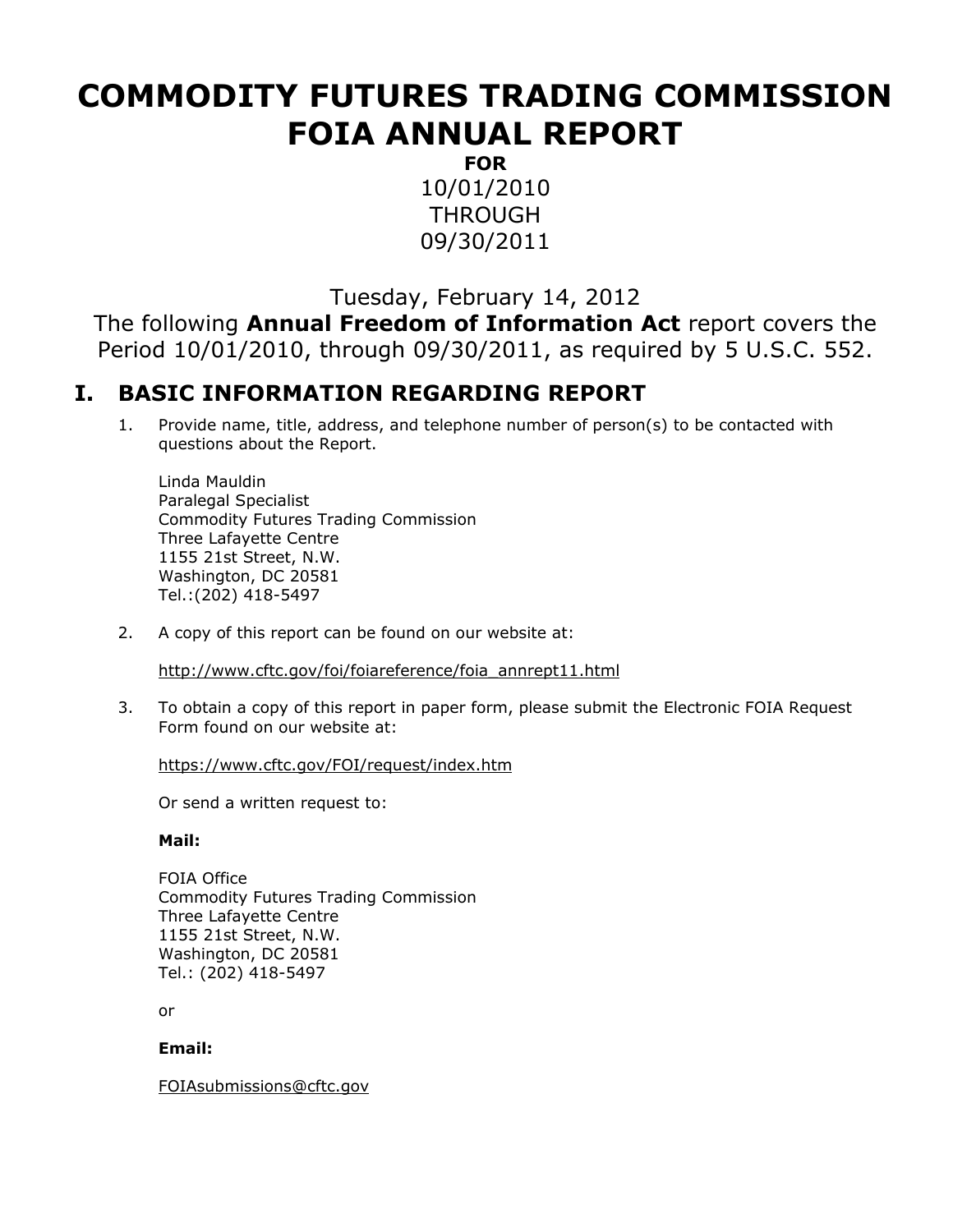# **II. MAKING A FOIA REQUEST**

All FOIA requests must be made in the form of a written request precisely describing the records sought. Any request for nonpublic records will be handled as a FOIA request regardless of how it is identified, but requests should be identified as a "FOIA request" in order to avoid delay in processing.

FOIA requests should contain a precise description of the records sought, including the subject matter, relevant time period, and the name and address of any company to which the request pertains. Requests should also include an agreement to pay any FOIA processing fees, and the requester's address and telephone number.

1. Regardless of how submitted (via mail, fax or e-mail) requests should be addressed as follows:

Freedom of Information Act Request Commodity Futures Trading Commission Three Lafayette Centre 1155 21st Street, N.W. Washington, DC 20581 E-mail address is: [FOIAsubmissions@cftc.gov](mailto:FOIAsubmissions@cftc.gov)

2. The CFTC receives requests for records regarding a company's business practices and requests for records relating to the CFTC's law enforcement investigations and regulatory activity. The majority of requests that are initially denied, or partially denied, are due to statutory constraints on disclosure or because disclosure would interfere with ongoing law enforcement activities.

### **III.ACRONYMS, DEFINITIONS, AND EXEMPTIONS**

- 1. Provide any agency-specific acronyms or terms used in this Report.
	- a. **CFTC or Commission** Commodity Futures Trading Commission
	- b. **Section 8** Section 8 of the Commodity Exchange Act
- 2. Include the following definitions of terms used in this Report:
	- a. **Administrative Appeal** a request to a federal agency asking that it review at a higher administrative level a FOIA determination made by the agency at the initial request level.
	- b. **Average Number** the number obtained by dividing the sum of a group of numbers by the quantity of numbers in the group. For example, of 3, 7, and 14, the average number is 8.
	- c. **Backlog** the number of requests or administrative appeals that are pending at an agency at the end of the fiscal year that are beyond the statutory time period for a response.
	- d. **Component** for agencies that process requests on a decentralized basis, a "component" is an entity, also sometimes referred to as an Office, Division, Bureau, Center, or Directorate, within the agency that processes FOIA requests. The FOIA now requires that agencies include in their Annual FOIA Report data for both the agency overall and for each principal component of the agency.
	- e. **Consultation** the procedure whereby the agency responding to a FOIA request first forwards a record to another agency for its review because that other agency has an interest in the document. Once the agency in receipt of the consultation finishes its review of the record, it responds back to the agency that forwarded it. That agency, in turn, will then respond to the FOIA requester.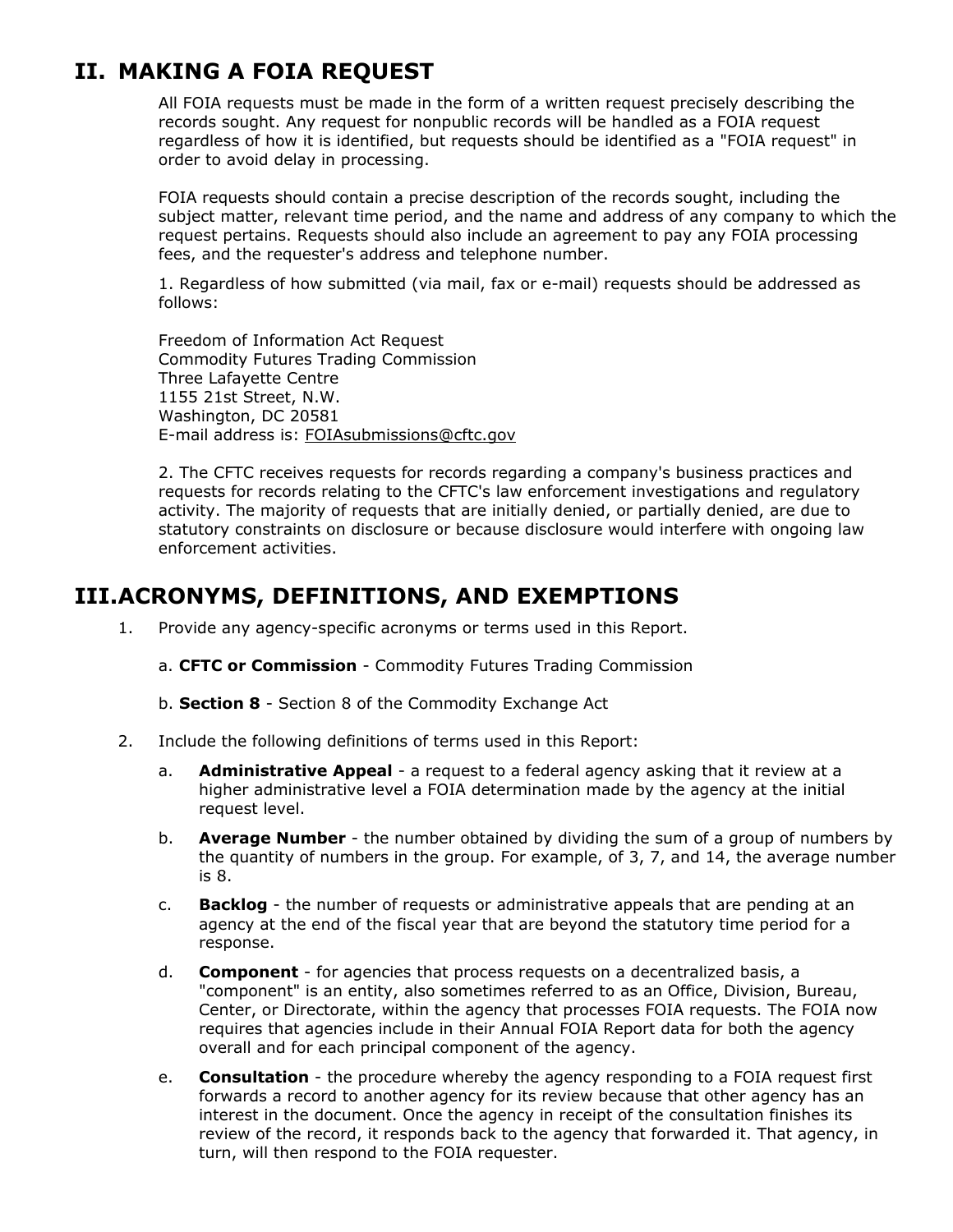- f. **Exemption 3 Statute** a federal statute that exempts information from disclosure and which the agency relies on to withhold information under subsection (b)(3) of the FOIA.
- g. **FOIA Request** a FOIA request is generally a request to a federal agency for access to records concerning another person (i.e., a "third-party" request), or concerning an organization, or a particular topic of interest. FOIA requests also include requests made by requesters seeking records concerning themselves (i.e., "first-party" requests) when those requesters are not subject to the Privacy Act, such as non-U.S. citizens. Moreover, because all first-party requesters should be afforded the benefit of both the access provisions of the FOIA as well as those of the Privacy Act, FOIA requests also include any first-party requests where an agency determines that it must search beyond its Privacy Act "systems of records" or where a Privacy Act exemption applies, and the agency looks to FOIA to afford the greatest possible access. All requests which require the agency to utilize the FOIA in responding to the requester are included in this Report.

Additionally, a FOIA request includes records referred to the agency for processing and direct response to the requester. It does not, however, include records for which the agency has received a consultation from another agency. (Consultations are reported separately in Section XII of this Report.)

- h. **Full Grant** an agency decision to disclose all records in full in response to a FOIA request.
- i. **Full Denial** an agency decision not to release any records in response to a FOIA request because the records are exempt in their entireties under one or more of the FOIA exemptions, or because of a procedural reason, such as when no records could be located.
- j. **Median Number** the middle, not average, number. For example, of 3, 7, and 14, the median number is 7.
- k. **Multi-Track Processing** a system in which simple requests requiring relatively minimal review are placed in one processing track and more voluminous and complex requests are placed in one or more other tracks. Requests granted expedited processing are placed in yet another track. Requests in each track are processed on a first in/first out basis.
	- i. **Expedited Processing** an agency will process a FOIA request on an expedited basis when a requester satisfies the requirements for expedited processing as set forth in the statute and in agency regulations.
	- ii. **Simple Request** a FOIA request that an agency using multi-track processing places in its fastest (non-expedited) track based on the low volume and/or simplicity of the records requested.
	- iii. **Complex Request** a FOIA request that an agency using multi-track processing places in a slower track based on the high volume and/or complexity of the records requested.
- l. **Partial Grant/Partial Denial** in response to a FOIA request, an agency decision to disclose portions of the records and to withhold other portions that are exempt under the FOIA, or to otherwise deny a portion of the request for a procedural reason.
- m. **Pending Request or Pending Administrative Appeal** a request or administrative appeal for which an agency has not taken final action in all respects.
- n. **Perfected Request**  a request for records which reasonably describes such records and is made in accordance with published rules stating the time, place, fees (if any) and procedures to be followed.
- o. **Processed Request or Processed Administrative Appeal**  a request or administrative appeal for which an agency has taken final action in all respects.
- p. **Range in Number of Days** the lowest and highest number of days to process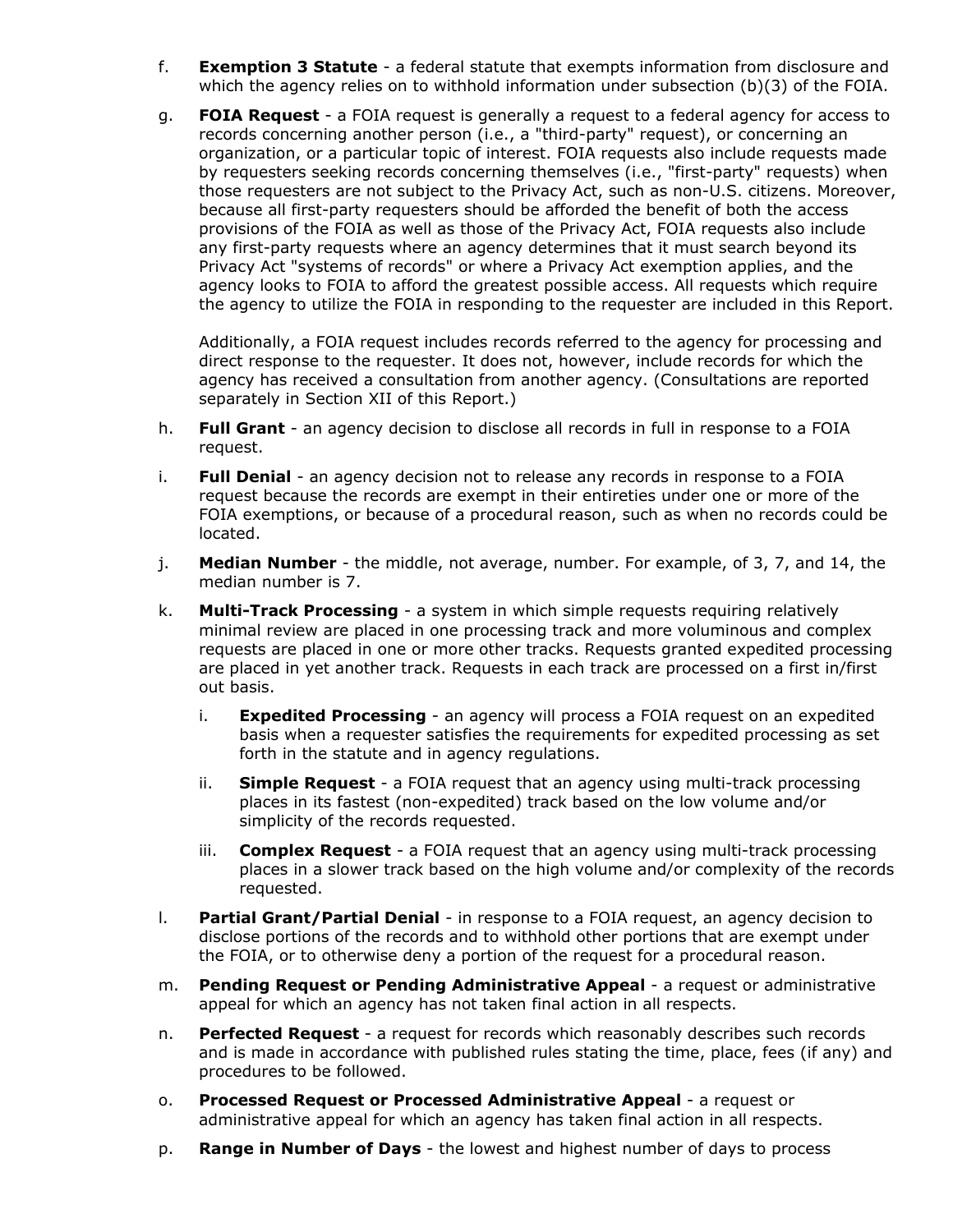requests or administrative appeals.

- q. **Time Limits** the time period in the statute for an agency to respond to a FOIA request (ordinarily twenty working days from receipt of a perfected FOIA request).
- 3. Include the following concise descriptions of the nine FOIA exemptions:
	- a. **Exemption 1:** classified national defense and foreign relations information
	- b. **Exemption 2:** internal agency rules and practices
	- c. **Exemption 3:** information that is prohibited from disclosure by another federal law
	- d. **Exemption 4:** trade secrets and other confidential business information
	- e. **Exemption 5:** inter-agency or intra-agency communications that are protected by legal privileges
	- f. **Exemption 6:** information involving matters of personal privacy
	- g. **Exemption 7:** records or information compiled for law enforcement purposes, to the extent that the production of those records (A) could reasonably be expected to interfere with enforcement proceedings, (B) would deprive a person of a right to a fair trial or an impartial adjudication, (C) could reasonably be expected to constitute an unwarranted invasion of personal privacy, (D) could reasonably be expected to disclose the identity of a confidential source, (E) would disclose techniques and procedures for law enforcement investigations or prosecutions, or would disclose guidelines for law enforcement investigations or prosecutions, or (F) could reasonably be expected to endanger the life or physical safety of any individual
	- h. **Exemption 8:** information relating to the supervision of financial institutions
	- i. **Exemption 9:** geological information on wells

| <b>A. For Initial Requests</b>              |                                                                                                                                                                                                                                                                    |                                      |                                                          |  |  |  |  |  |  |  |
|---------------------------------------------|--------------------------------------------------------------------------------------------------------------------------------------------------------------------------------------------------------------------------------------------------------------------|--------------------------------------|----------------------------------------------------------|--|--|--|--|--|--|--|
| <b>Statute</b>                              | <b>Type of Information</b><br>Withheld                                                                                                                                                                                                                             | <b>Case Citation</b>                 | <b>Total Number of</b><br>Times Relied upon<br>by Agency |  |  |  |  |  |  |  |
| 7 U.S.C. §12<br>(Commodity<br>Exchange Act) | [D] ata and information that would separately<br>disclose the business transactions of any person $484$ F. Supp. 47,<br>and trade secrets or names of customers<br>gathered in the course of the Commissions<br>investigations under the Commodity Exchange<br>Act | Hunt v. CFTC,<br>49 (D.D.C.<br>1979) | 16                                                       |  |  |  |  |  |  |  |

### **IV. Exemption 3 Statutes**

|                                                        | <b>B. For Appeals</b>                                                                                                                                                                                                                                   |                                                     |                                                          |  |  |  |  |  |  |  |  |
|--------------------------------------------------------|---------------------------------------------------------------------------------------------------------------------------------------------------------------------------------------------------------------------------------------------------------|-----------------------------------------------------|----------------------------------------------------------|--|--|--|--|--|--|--|--|
| <b>Statute</b>                                         | <b>Type of Information</b><br>Withheld                                                                                                                                                                                                                  | <b>Case Citation</b>                                | <b>Total Number of</b><br>Times Relied upon<br>by Agency |  |  |  |  |  |  |  |  |
| $7 \text{ U.S.C. } $12$<br>(Commodity<br>Exchange Act) | [D] ata and information that would separately<br>disclose the business transactions of any person<br>and trade secrets or names of customers gathered 49 (D.D.C.<br>in the course of the Commissions investigations<br>under the Commodity Exchange Act | Hunt v. CFTC,<br>484 F. Supp. 47,<br>$ 1979\rangle$ |                                                          |  |  |  |  |  |  |  |  |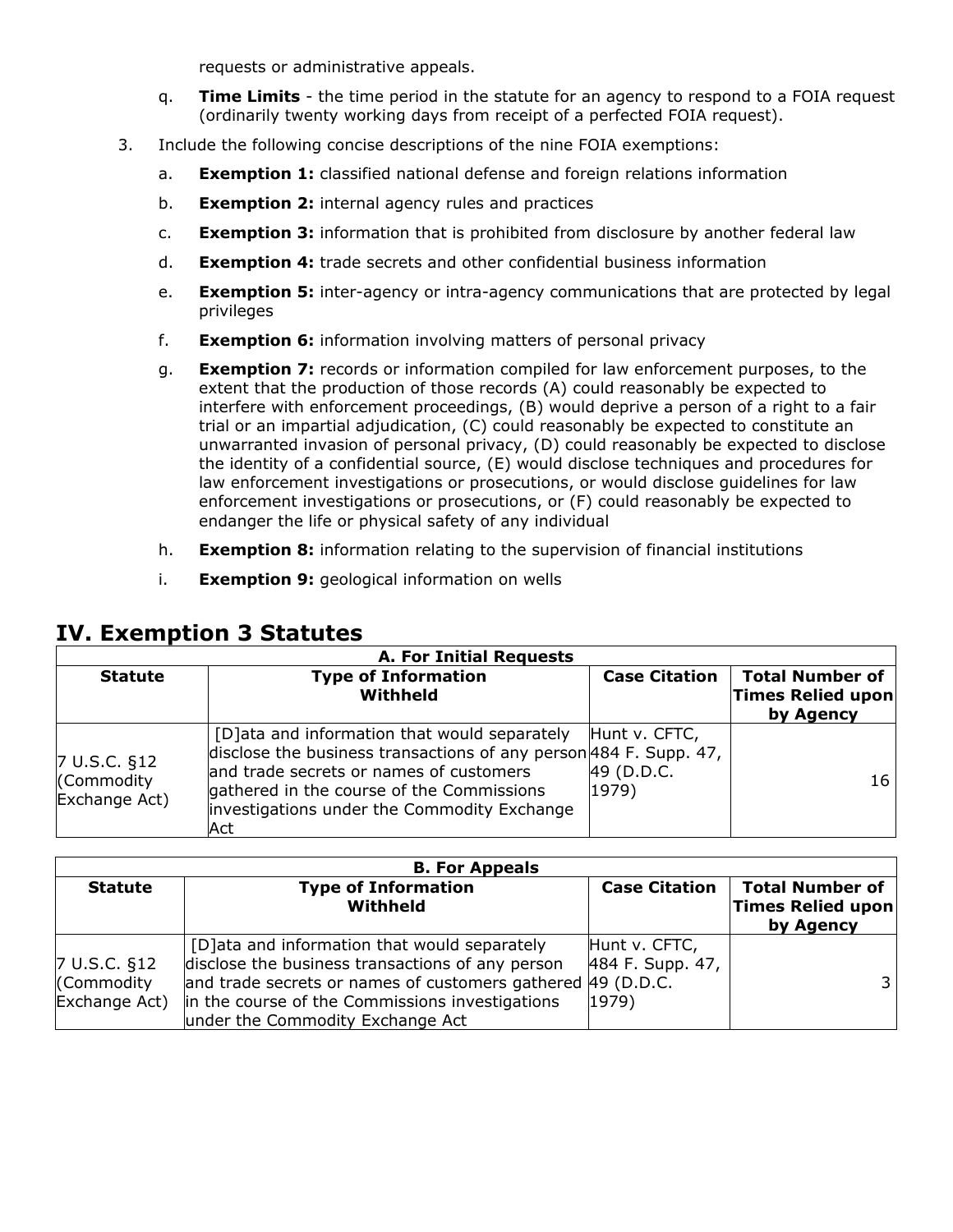# **V. FOIA REQUESTS**

|                                 | A. Received, Processed and Pending FOIA Requests                                    |                                                                |                                                                                  |                                                                                      |  |  |  |  |  |  |  |  |
|---------------------------------|-------------------------------------------------------------------------------------|----------------------------------------------------------------|----------------------------------------------------------------------------------|--------------------------------------------------------------------------------------|--|--|--|--|--|--|--|--|
|                                 | <b>Number of</b><br><b>Requests Pending</b><br>as of Start of<br><b>Fiscal Year</b> | <b>Number of</b><br><b>Requests Received</b><br>in Fiscal Year | <b>Number of</b><br><b>Requests</b><br><b>Processed in</b><br><b>Fiscal Year</b> | <b>Number of</b><br><b>Requests</b><br>Pending as of<br><b>End of Fiscal</b><br>Year |  |  |  |  |  |  |  |  |
| <b>AGENCY</b><br><b>OVERALL</b> | 19                                                                                  | 168                                                            | 145                                                                              | 42                                                                                   |  |  |  |  |  |  |  |  |

|                 | B.(1) Disposition of FOIA Requests All Processed Requests                                                                                                                                                  |    |                        |                                                                                                                                                                                                                                                                                                                                                                                      |    |  |  |  |  |  |    |     |
|-----------------|------------------------------------------------------------------------------------------------------------------------------------------------------------------------------------------------------------|----|------------------------|--------------------------------------------------------------------------------------------------------------------------------------------------------------------------------------------------------------------------------------------------------------------------------------------------------------------------------------------------------------------------------------|----|--|--|--|--|--|----|-----|
| #<br>of<br>Full | #<br># of<br>оf<br><b>Partial Full Denials</b><br><b>Number of Full Denials Based on Reasons Other than Exemptions</b><br><b>Based on</b><br>Grants/<br><b>Grants Partial Exemptions</b><br><b>Denials</b> |    |                        |                                                                                                                                                                                                                                                                                                                                                                                      |    |  |  |  |  |  |    |     |
|                 |                                                                                                                                                                                                            |    | <b>No</b><br>lrecordsl | <b>TOTAL</b><br><b>Other</b><br><b>Improper</b><br><b>All Records</b><br><b>Records not</b><br><b>FOIA</b><br>Fee-<br>Not an<br>  Duplicate <sub> * Explain</sub>  <br><b>Referred to</b><br>Request<br>reasonably<br>related<br>request for<br>agency<br>withdrawn<br><b>Another</b><br>Request<br>described<br>other<br>in chart<br>record<br>reason<br>Agency<br>below<br>reasons |    |  |  |  |  |  |    |     |
| 44              | 28 <sub>1</sub>                                                                                                                                                                                            | 17 | 26                     |                                                                                                                                                                                                                                                                                                                                                                                      | 10 |  |  |  |  |  | 15 | 145 |

|                                 | B.(2) Disposition of FOIA Requests Other Reasons for Full Denials Based on Reasons Other than Exemptions                          |              |
|---------------------------------|-----------------------------------------------------------------------------------------------------------------------------------|--------------|
| Component                       | <b>Description of Other Reasons</b><br>for Denials from Chart B (1)<br>& Number of Times Those<br><b>Reasons Were Relied upon</b> | <b>TOTAL</b> |
| <b>AGENCY</b><br><b>OVERALL</b> | Public Records 15                                                                                                                 | 15           |

| B.(3) Disposition of FOIA Requests Number of Times Exemptions Applied |  |  |  |  |                                                                                                                         |  |  |  |  |  |  |  |
|-----------------------------------------------------------------------|--|--|--|--|-------------------------------------------------------------------------------------------------------------------------|--|--|--|--|--|--|--|
|                                                                       |  |  |  |  | $ (b)(1) (b)(2) (b)(3) (b)(4) (b)(5) (b)(6) (b)(7)(A) (b)(7)(B) (b)(7)(C) (b)(7)(D) (b)(7)(E) (b)(7)(F) (b)(8) (b)(9)($ |  |  |  |  |  |  |  |
|                                                                       |  |  |  |  |                                                                                                                         |  |  |  |  |  |  |  |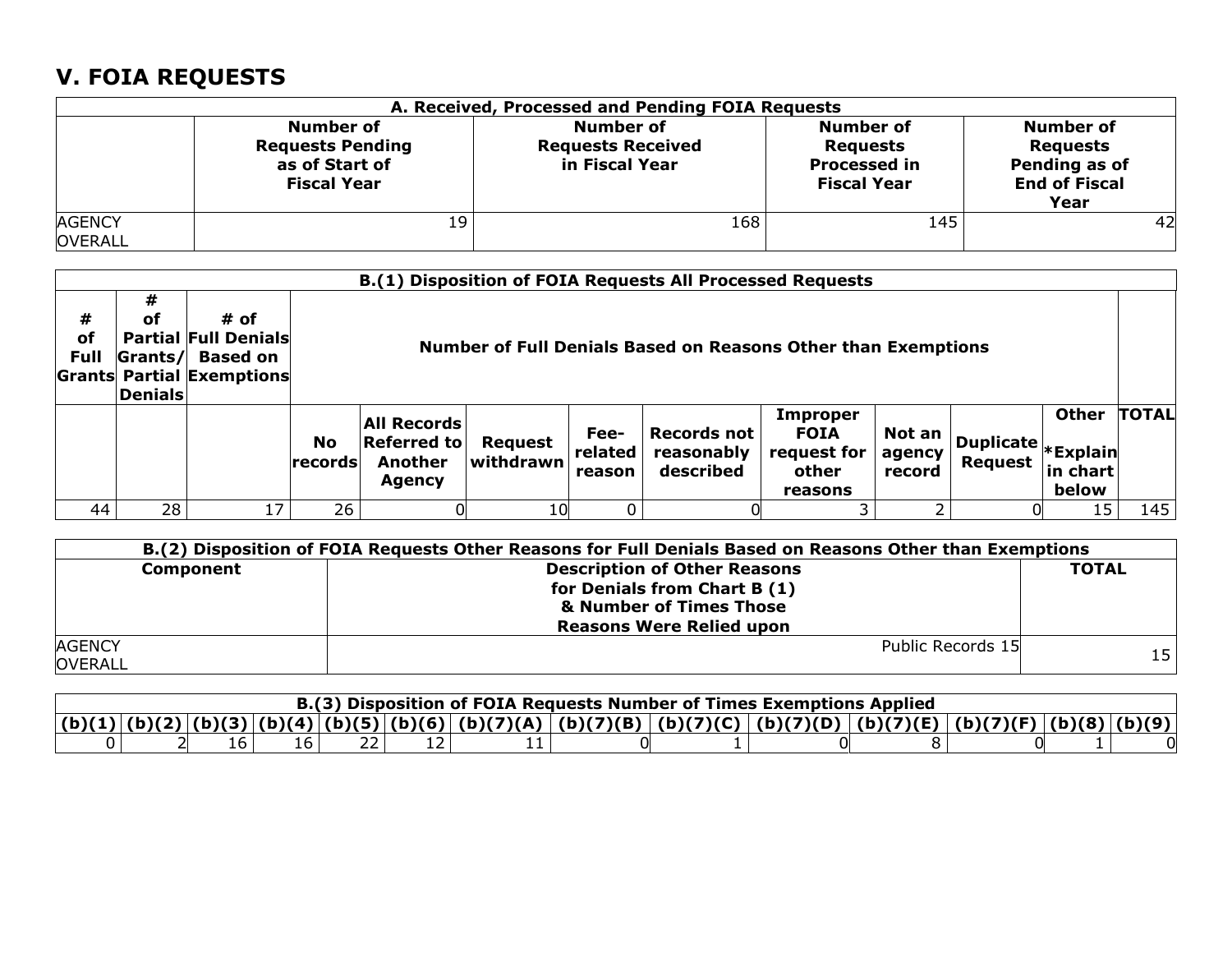# **VI. ADMINISTRATIVE APPEALS OF INITIAL DETERMINATIONS OF FOIA REQUESTS**

|                                 |                                                                             | A. Received, Processed and Pending Administrative Appeals     |                                                                                 |                                                                                     |
|---------------------------------|-----------------------------------------------------------------------------|---------------------------------------------------------------|---------------------------------------------------------------------------------|-------------------------------------------------------------------------------------|
|                                 | Number of<br><b>Appeals Pending</b><br>as of Start of<br><b>Fiscal Year</b> | <b>Number of</b><br><b>Appeals Received</b><br>in Fiscal Year | <b>Number of</b><br><b>Appeals</b><br><b>Processed in</b><br><b>Fiscal Year</b> | <b>Number of</b><br><b>Appeals</b><br>Pending as of<br><b>End of Fiscal</b><br>Year |
| <b>AGENCY</b><br><b>OVERALL</b> | ∣∗                                                                          |                                                               |                                                                                 |                                                                                     |

\*The agency began using the electronic tracking system in FY 2010. Any discrepancies in the numbers are based on unfamiliarity with the system.

|                                 | <b>B. Disposition of Administrative Appeals All Processed Appeals</b> |                                                                                                     |                                                                   |                                                                |              |  |  |  |  |  |  |  |
|---------------------------------|-----------------------------------------------------------------------|-----------------------------------------------------------------------------------------------------|-------------------------------------------------------------------|----------------------------------------------------------------|--------------|--|--|--|--|--|--|--|
|                                 | <b>Number Affirmed</b><br>on Appeal                                   | <b>Number Partially</b><br><b>Affirmed &amp; Partially</b><br><b>Reversed/Remanded</b><br>on Appeal | <b>Number Completely</b><br><b>Reversed/Remanded</b><br>on Appeal | <b>Number of</b><br><b>Appeals Closed</b><br>for Other Reasons | <b>TOTAL</b> |  |  |  |  |  |  |  |
| <b>AGENCY</b><br><b>OVERALL</b> |                                                                       |                                                                                                     |                                                                   |                                                                |              |  |  |  |  |  |  |  |

| C.(1) Reasons for Denial on Appeal Number of Times Exemptions Applied |  |  |  |  |  |  |  |                                                                                                                         |  |  |  |  |
|-----------------------------------------------------------------------|--|--|--|--|--|--|--|-------------------------------------------------------------------------------------------------------------------------|--|--|--|--|
|                                                                       |  |  |  |  |  |  |  | $ (b)(1) (b)(2) (b)(3) (b)(4) (b)(5) (b)(6) (b)(7)(A) (b)(7)(B) (b)(7)(C) (b)(7)(D) (b)(7)(E) (b)(7)(F) (b)(8) (b)(9) $ |  |  |  |  |
|                                                                       |  |  |  |  |  |  |  |                                                                                                                         |  |  |  |  |

|                                 | C.(2) Reasons for Denial on Appeal Reasons Other than Exemptions |                                                         |                |                          |                                                                             |  |        |  |                                                                                                                                                                                                     |                                                  |   |  |  |
|---------------------------------|------------------------------------------------------------------|---------------------------------------------------------|----------------|--------------------------|-----------------------------------------------------------------------------|--|--------|--|-----------------------------------------------------------------------------------------------------------------------------------------------------------------------------------------------------|--------------------------------------------------|---|--|--|
|                                 | <b>No</b>                                                        | <b>Request</b><br>$ records $ withdrawn $ $ related $ $ | Fee-<br>reason | Records not<br>described | Not a<br>$\mathsf{`request}$ for $\mathsf{`record}$<br>some other<br>reason |  | Appeal |  | Not an   Duplicate Request in   Appeal Based<br>reasonably  proper FOIA  agency   Request or   Litigation   Solely on Denial<br>of Request for $*$ Explain<br><b>Expedited</b><br><b>Processing</b> | Other TOTAL<br>$\vert$ in chart $\vert$<br>below |   |  |  |
| <b>AGENCY</b><br><b>OVERALL</b> |                                                                  |                                                         |                |                          |                                                                             |  |        |  |                                                                                                                                                                                                     |                                                  | 0 |  |  |

|                                 | C.(3) Reasons for Denial on Appeal Other Reasons                                                                                  |              |
|---------------------------------|-----------------------------------------------------------------------------------------------------------------------------------|--------------|
| Component                       | <b>Description of Other Reasons</b><br>for Denials from Chart C (2)<br>& Number of Times Those<br><b>Reasons Were Relied upon</b> | <b>TOTAL</b> |
| <b>AGENCY</b><br><b>OVERALL</b> |                                                                                                                                   |              |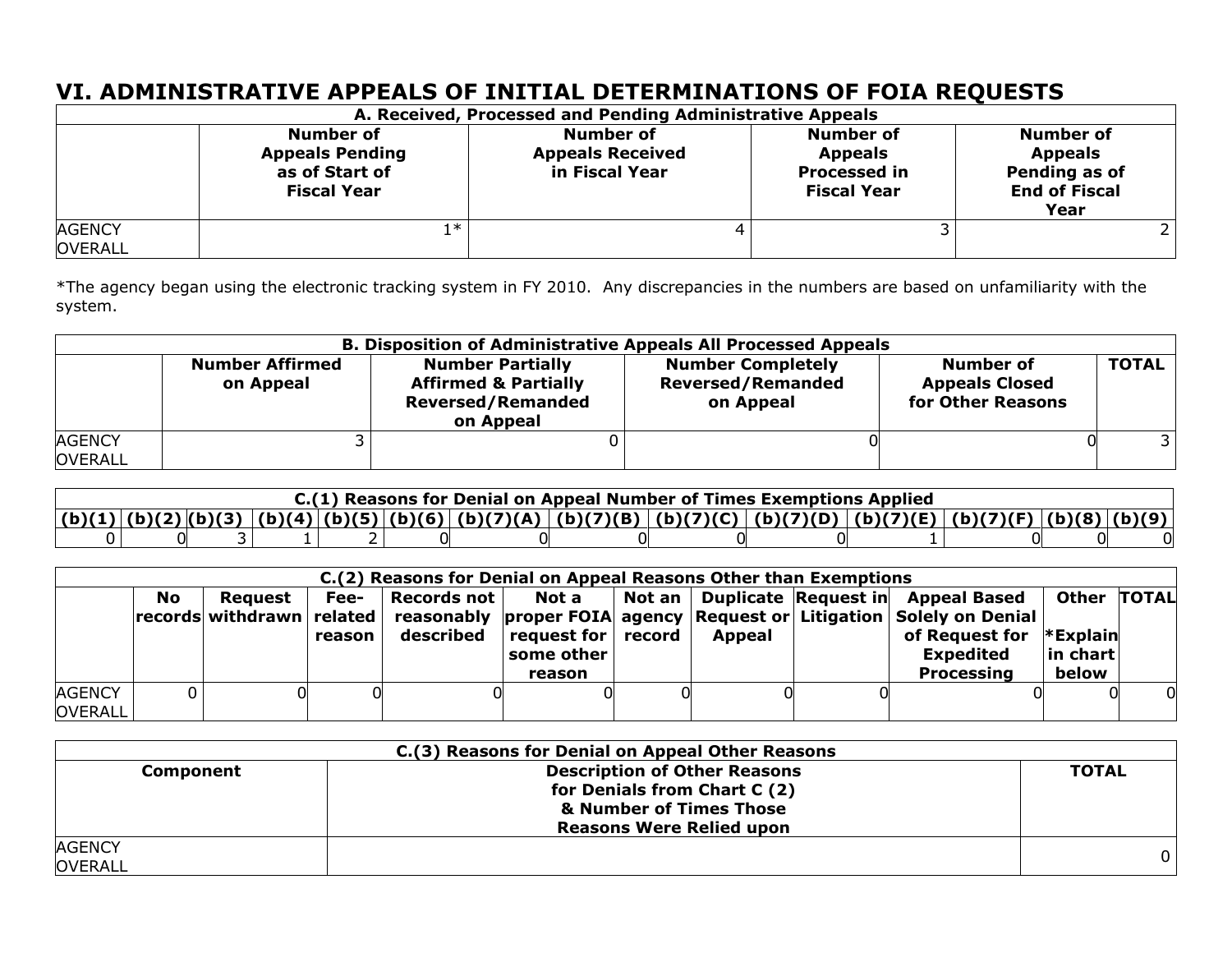|                                 | C.(4) Response Time for Administrative Appeals |                  |    |     |                |                                                                                                                                                                                                                                                                                                                                                                                                                |  |  |                             |  |  |  |  |  |
|---------------------------------|------------------------------------------------|------------------|----|-----|----------------|----------------------------------------------------------------------------------------------------------------------------------------------------------------------------------------------------------------------------------------------------------------------------------------------------------------------------------------------------------------------------------------------------------------|--|--|-----------------------------|--|--|--|--|--|
|                                 |                                                | <b>SIMPLE</b>    |    |     | <b>COMPLEX</b> |                                                                                                                                                                                                                                                                                                                                                                                                                |  |  | <b>EXPEDITED PROCESSING</b> |  |  |  |  |  |
|                                 | of Davs I                                      | Median   Average |    |     |                | Lowest   Highest   Median   Average   Lowest   Highest   Median   Average   Lowest   Highest  <br>Number   Number   Number   Number   Number   Number   Number   Number   Number   Number   Number   Number<br>of Days $\vert$ of Days $\vert$ of Days $\vert$ of Days $\vert$ of Days $\vert$ of Days $\vert$ of Days $\vert$ of Days $\vert$ of Days $\vert$ of Days $\vert$ of Days $\vert$ of Days $\vert$ |  |  |                             |  |  |  |  |  |
| <b>AGENCY</b><br><b>OVERALL</b> | 90 I                                           | 84.67            | 48 | 116 |                |                                                                                                                                                                                                                                                                                                                                                                                                                |  |  |                             |  |  |  |  |  |

|                                 | C.(5) Ten Oldest Pending Administrative Appeals                                |     |     |     |     |     |     |     |            |                                                       |
|---------------------------------|--------------------------------------------------------------------------------|-----|-----|-----|-----|-----|-----|-----|------------|-------------------------------------------------------|
|                                 | 10th Oldest<br><b>Appeal and</b><br><b>Number of</b><br><b>Days</b><br>Pending | 9th | 8th | 7th | 6th | 5th | 4th | 3rd | 2nd        | <b>Oldest Appeal</b><br>and Number of<br>Days Pending |
| <b>AGENCY</b><br><b>OVERALL</b> |                                                                                |     |     |     |     |     |     |     | 09/14/2011 | 01/05/2010<br>438                                     |

# **VII. FOIA REQUESTS: RESPONSE TIME FOR PROCESSED AND PENDING REQUESTS**

|                                 | A. Processed Requests Response Time for All Processed Perfected Requests |                 |    |     |                |                                                                                                                                                                                                                                                                                                                              |  |     |                             |  |  |  |
|---------------------------------|--------------------------------------------------------------------------|-----------------|----|-----|----------------|------------------------------------------------------------------------------------------------------------------------------------------------------------------------------------------------------------------------------------------------------------------------------------------------------------------------------|--|-----|-----------------------------|--|--|--|
|                                 | <b>SIMPLE</b>                                                            |                 |    |     | <b>COMPLEX</b> |                                                                                                                                                                                                                                                                                                                              |  |     | <b>EXPEDITED PROCESSING</b> |  |  |  |
|                                 | Median<br>of Davs                                                        | of Days $\vert$ |    |     |                | Average   Lowest   Highest   Median   Average   Lowest   Highest   Median   Average   Lowest   Highest<br>Number   Number   Number   Number   Number   Number   Number   Number   Number   Number   Number   Number<br>∣ of Days ∣ of Days ∣ of Days ∣ of Days ∣ of Days ∣ of Days ∣ of Days ∣ of Days ∣ of Days ∣ of Days ∣ |  |     |                             |  |  |  |
| <b>AGENCY</b><br><b>OVERALL</b> | 13.5                                                                     | 28.39           | <1 | 145 | 79.            | 119.26                                                                                                                                                                                                                                                                                                                       |  | 473 |                             |  |  |  |

|                                 | B. Processed Requests Response Time for Perfected Requests in Which Information Was Granted                                                  |       |  |     |                                                                                                                                                                                                           |        |  |     |                             |  |  |  |
|---------------------------------|----------------------------------------------------------------------------------------------------------------------------------------------|-------|--|-----|-----------------------------------------------------------------------------------------------------------------------------------------------------------------------------------------------------------|--------|--|-----|-----------------------------|--|--|--|
|                                 | <b>SIMPLE</b>                                                                                                                                |       |  |     | <b>COMPLEX</b>                                                                                                                                                                                            |        |  |     | <b>EXPEDITED PROCESSING</b> |  |  |  |
|                                 | Median<br>Average l<br>of Days   of Days   of Days   of Days   of Days   of Days   of Days   of Days   of Days   of Days   of Days   of Days |       |  |     | Lowest   Highest   Median   Average   Lowest   Highest   Median   Average   Lowest   Highest<br>Number   Number   Number   Number   Number   Number   Number   Number   Number   Number   Number   Number |        |  |     |                             |  |  |  |
| <b>AGENCY</b><br><b>OVERALL</b> | 22.51                                                                                                                                        | 37.71 |  | 145 | 57                                                                                                                                                                                                        | 111.65 |  | 473 |                             |  |  |  |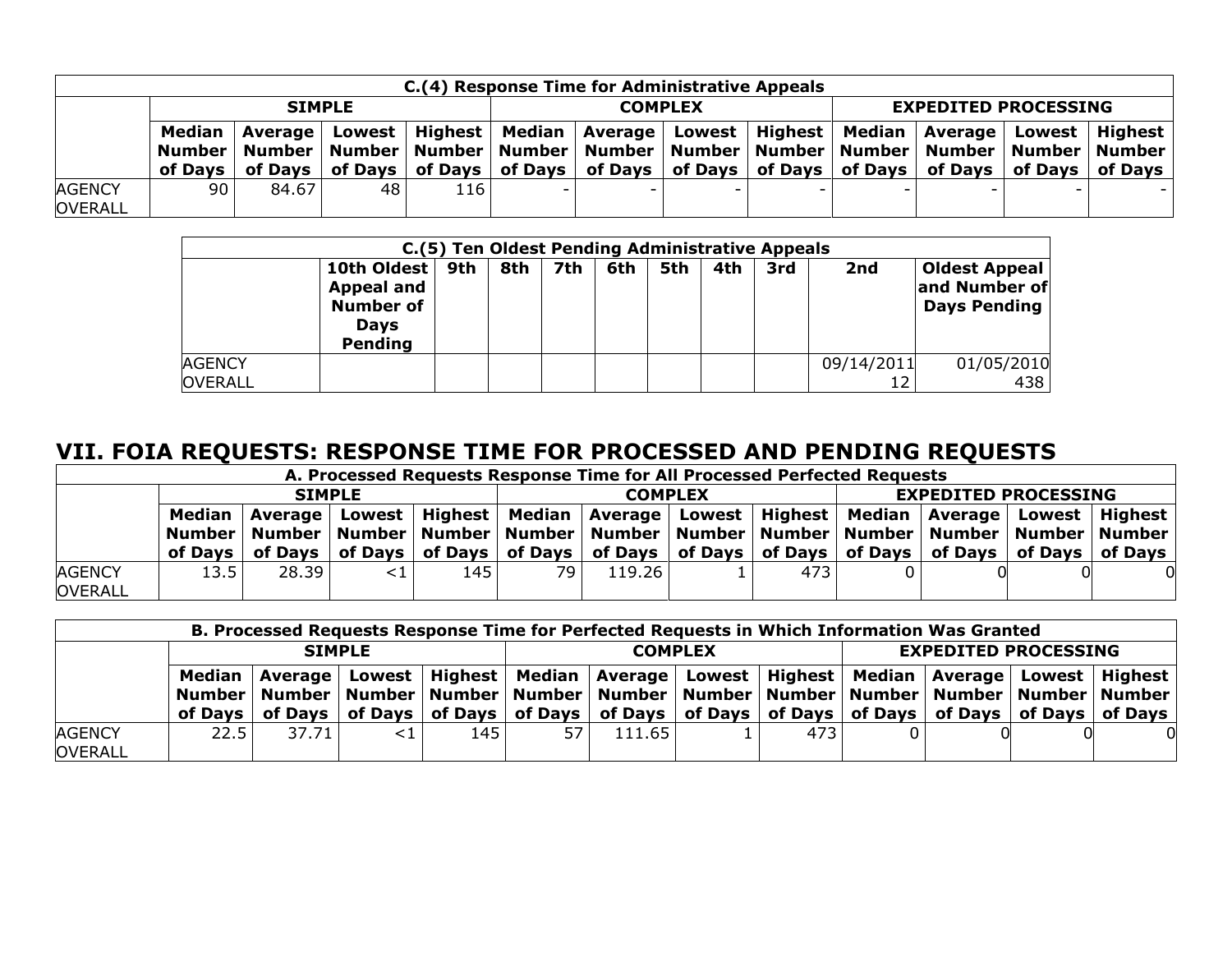|                                 |    |    |                |             |             |             |             |                         | C. Processed Requests Response Time in Day Increments                |             |                                                                                                                                                               |             |             |             |     |
|---------------------------------|----|----|----------------|-------------|-------------|-------------|-------------|-------------------------|----------------------------------------------------------------------|-------------|---------------------------------------------------------------------------------------------------------------------------------------------------------------|-------------|-------------|-------------|-----|
|                                 |    |    |                |             |             |             |             | <b>Simple Requests</b>  |                                                                      |             |                                                                                                                                                               |             |             |             |     |
|                                 |    |    |                |             |             |             |             |                         |                                                                      |             | $< 1$ $ 1$ -20 $ 21$ -40 $ 41$ -60 $ 61$ -80 $ 81$ -100 $ 101$ -120 $ 121$ -140 $ 141$ -160 $ 161$ -180 $ 181$ -200 $ 201$ -300 $ 301$ -400 $ 401+ T$ OTAL    |             |             |             |     |
|                                 |    |    | Day Days  Days |             | Days   Days | <b>Days</b> | <b>Days</b> | <b>Days</b>             | <b>Days</b>                                                          | <b>Days</b> | <b>Days</b>                                                                                                                                                   | <b>Days</b> | <b>Days</b> | <b>Days</b> |     |
| <b>AGENCY</b><br><b>OVERALL</b> | 6. | 65 | 16             | 8.          | 8           |             |             |                         |                                                                      |             |                                                                                                                                                               |             |             |             | 114 |
|                                 |    |    |                |             |             |             |             | <b>Complex Requests</b> |                                                                      |             |                                                                                                                                                               |             |             |             |     |
|                                 |    |    |                |             |             |             |             |                         |                                                                      |             | $< 1 1$ -20 $ 21$ -40 $ 41$ -60 $ 61$ -80 $ 81$ -100 $ 101$ -120 $ 121$ -140 $ 141$ -160 $ 161$ -180 $ 181$ -200 $ 201$ -300 $ 301$ -400 $ 401+ {\tt TOTAL} $ |             |             |             |     |
|                                 |    |    | Day Days  Days | Days        | Days        | Days        | Days        | <b>Days</b>             | <b>Days</b>                                                          | <b>Days</b> | <b>Days</b>                                                                                                                                                   | <b>Days</b> | Days        | <b>Days</b> |     |
| <b>AGENCY</b><br>OVERALL        |    |    | 6              | 4           | 4           |             |             |                         |                                                                      |             |                                                                                                                                                               | 4           |             |             | 31  |
|                                 |    |    |                |             |             |             |             |                         | <b>Requests Granted Expedited Processing</b>                         |             |                                                                                                                                                               |             |             |             |     |
|                                 |    |    |                |             |             |             |             |                         | $< 1$  1-20 21-40 41-60 61-80 81-100 101-120 121-140 141-160 161-180 |             | 181-200   201-300   301-400   401+   TOTAL                                                                                                                    |             |             |             |     |
|                                 |    |    | Day Days Days  | Days   Days |             | Days        | <b>Days</b> | <b>Days</b>             | Days                                                                 | <b>Days</b> | <b>Days</b>                                                                                                                                                   | <b>Days</b> | <b>Days</b> | <b>Days</b> |     |
| <b>AGENCY</b><br><b>OVERALL</b> |    |    |                |             |             |             |             |                         |                                                                      |             |                                                                                                                                                               |             |             |             |     |

|                                 | D. Pending Requests All Pending Perfected Requests |                                           |                                     |                          |                                    |                                     |                             |                                           |                                     |  |
|---------------------------------|----------------------------------------------------|-------------------------------------------|-------------------------------------|--------------------------|------------------------------------|-------------------------------------|-----------------------------|-------------------------------------------|-------------------------------------|--|
|                                 |                                                    | <b>SIMPLE</b>                             |                                     |                          | <b>COMPLEX</b>                     |                                     | <b>EXPEDITED PROCESSING</b> |                                           |                                     |  |
|                                 | <b>Number</b><br>Pending                           | <b>Median</b><br><b>Number</b><br>of Days | Average<br><b>Number</b><br>of Days | <b>Number</b><br>Pending | Median<br><b>Number</b><br>of Days | Average<br><b>Number</b><br>of Days | <b>Number</b><br>Pending    | <b>Median</b><br><b>Number</b><br>of Days | Average<br><b>Number</b><br>of Days |  |
| <b>AGENCY</b><br><b>OVERALL</b> | 21                                                 | 74                                        | 94                                  | 21                       | 100                                | 119                                 |                             |                                           |                                     |  |

|                | E. Pending Requests Ten Oldest Pending Perfected Requests                   |      |     |     |      |     |     |     |     |                                                                                                    |  |
|----------------|-----------------------------------------------------------------------------|------|-----|-----|------|-----|-----|-----|-----|----------------------------------------------------------------------------------------------------|--|
|                | 10th Oldest<br><b>Request</b><br>and<br>Number of<br><b>Days</b><br>Pending | 9th  | 8th | 7th | 6th  | 5th | 4th | 3rd | 2nd | <b>Oldest</b><br><b>Request</b><br>and<br>Number of<br><b>Days</b><br><b>Pending</b>               |  |
| <b>AGENCY</b>  | 01/20/2011                                                                  |      |     |     |      |     |     |     |     | 01/19/2011 11/18/2010 11/12/2010 11/02/2010 10/21/2010 10/07/2010 08/27/2010 05/27/2010 12/22/2009 |  |
| <b>OVERALL</b> |                                                                             | 178. | 218 | 222 | 229. | 237 | 246 | 274 | 338 | 446                                                                                                |  |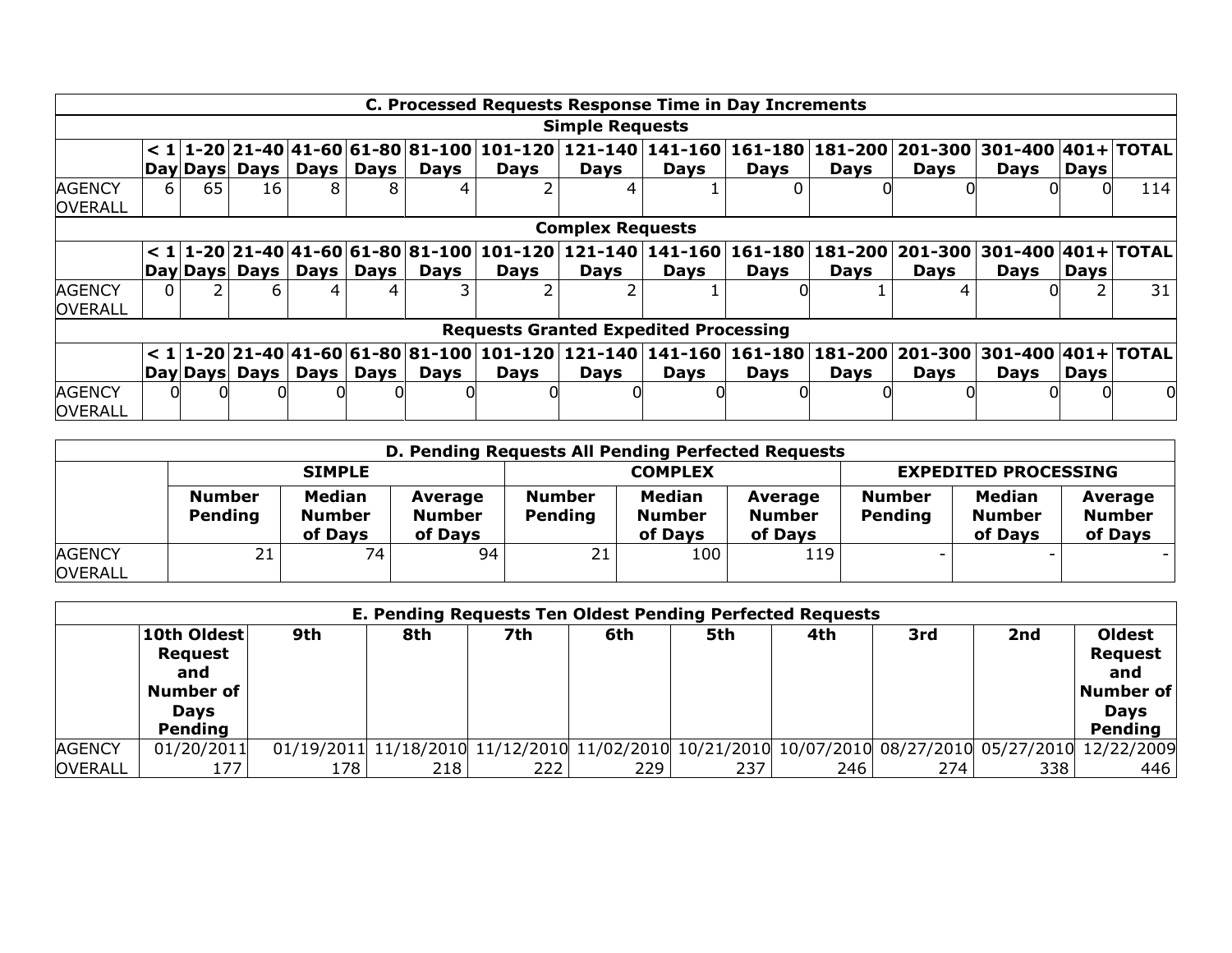## **VIII. REQUESTS FOR EXPEDITED PROCESSING AND REQUESTS FOR FEE WAIVER**

| A. Requests for Expedited Processing |                          |                                |                                                            |                                                             |                                                                           |  |  |  |  |
|--------------------------------------|--------------------------|--------------------------------|------------------------------------------------------------|-------------------------------------------------------------|---------------------------------------------------------------------------|--|--|--|--|
|                                      | <b>Number</b><br>Granted | <b>Number</b><br><b>Denied</b> | <b>Median</b><br><b>Number of</b><br>Days to<br>Adjudicate | Average<br><b>Number of</b><br>Days to<br><b>Adjudicate</b> | <b>Number</b><br>Adjudicated<br><b>Within Ten</b><br><b>Calendar Days</b> |  |  |  |  |
| <b>AGENCY</b><br><b>OVERALL</b>      |                          |                                |                                                            | 20                                                          |                                                                           |  |  |  |  |

| <b>B. Requests for Fee Waiver</b> |                                 |                                |                                                            |                                                      |  |  |  |
|-----------------------------------|---------------------------------|--------------------------------|------------------------------------------------------------|------------------------------------------------------|--|--|--|
|                                   | <b>Number</b><br><b>Granted</b> | <b>Number</b><br><b>Denied</b> | <b>Median</b><br><b>Number of</b><br>Days to<br>Adjudicate | Average<br><b>Number of</b><br>Days to<br>Adjudicate |  |  |  |
| <b>AGENCY</b><br><b>OVERALL</b>   | ر                               |                                |                                                            | 1.25                                                 |  |  |  |

# **IX. FOIA PERSONNEL AND COSTS**

|                |                                                                                | <b>PERSONNEL</b>                             |                                                    |                                   | <b>COSTS</b>                           |                |
|----------------|--------------------------------------------------------------------------------|----------------------------------------------|----------------------------------------------------|-----------------------------------|----------------------------------------|----------------|
|                | Number of<br><b>Full-Time</b><br><b>FOIA Employees Full-Time   Full-Time  </b> | Number of<br><b>FOIA</b><br><b>Employees</b> | Total<br>Equivalent Number of<br><b>FOIA Staff</b> | <b>Processing</b><br><b>Costs</b> | Litigation-<br><b>Related</b><br>Costs | Total<br>Costs |
|                |                                                                                |                                              |                                                    |                                   |                                        |                |
| <b>AGENCY</b>  | 1.00                                                                           | 0.325                                        | 1.325                                              | \$148,270.76                      | \$0.00                                 | \$148,270.76   |
| <b>OVERALL</b> |                                                                                |                                              |                                                    |                                   |                                        |                |

### **X. FEES COLLECTED FOR PROCESSING REQUESTS**

|                                 | <b>Total Amount of Fees</b><br><b>Collected</b> | <b>Percentage of Total Costs</b><br>(Rounded to nearest hundredth decimal) |
|---------------------------------|-------------------------------------------------|----------------------------------------------------------------------------|
| <b>AGENCY</b><br><b>OVERALL</b> | \$3,195.40                                      | $2.16\%$                                                                   |

### **XI. FOIA Regulations (Including Fee Schedule)**

The Commission's FOIA regulations, 17 C.F.R. §145, including fee schedule, can be found at

http://ecfr.gpoaccess.gov/cgi/t/text/text-idx?c=ecfr&tpl=/ecfrbrowse/Title17/17cfr145\_main\_02.tpl

## **XII. BACKLOGS, CONSULTATIONS, AND COMPARISONS**

| A. Backlogs of FOIA Requests and Administrative Appeals |                                                                                   |                                                                           |  |  |  |  |  |
|---------------------------------------------------------|-----------------------------------------------------------------------------------|---------------------------------------------------------------------------|--|--|--|--|--|
|                                                         | <b>Number of Backlogged</b><br><b>Requests as of End of</b><br><b>Fiscal Year</b> | <b>Number of Backlogged</b><br>Appeals as of End of<br><b>Fiscal Year</b> |  |  |  |  |  |
| <b>AGENCY</b><br><b>OVERALL</b>                         | $79*$                                                                             |                                                                           |  |  |  |  |  |

\*The agency began using the electronic tracking system. Any discrepancies in the numbers are based on unfamiliarity with the system.

#### **Discuss/Explain the backlog here(Optional)**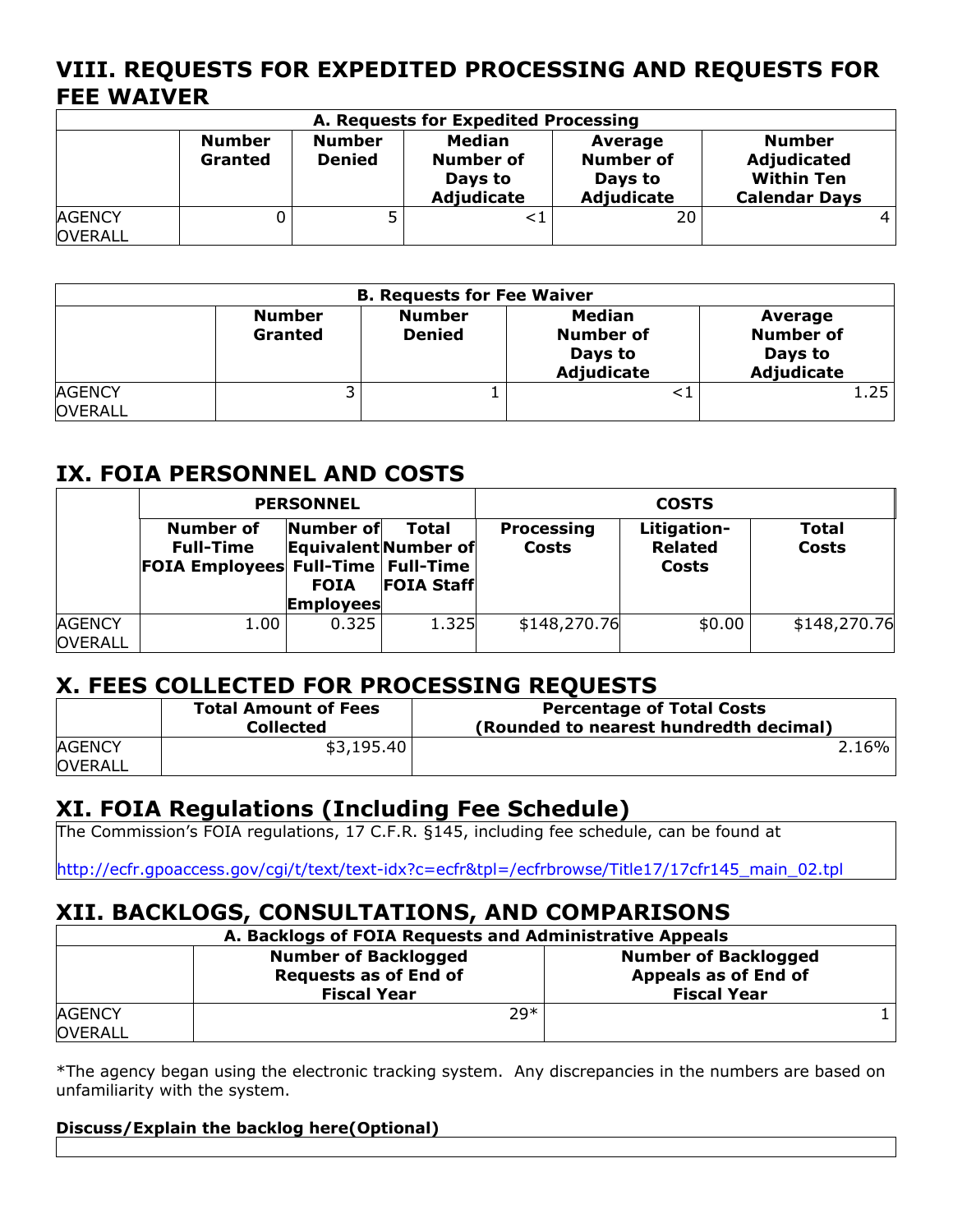|                |                            |                        | B. Consultations on FOIA Requests Received, Processed, and Pending Consultations |                                           |
|----------------|----------------------------|------------------------|----------------------------------------------------------------------------------|-------------------------------------------|
|                | Number of                  | <b>Number of</b>       | Number of                                                                        | <b>Number of</b>                          |
|                | <b>Consultations</b>       | <b>Consultations</b>   | <b>Consultations</b>                                                             | <b>Consultations</b>                      |
|                | <b>Received</b>            | <b>Received from</b>   | <b>Received</b>                                                                  | <b>Received</b>                           |
|                | from Other Agencies        | <b>Other</b>           |                                                                                  | from Other Agencies   from Other Agencies |
|                | that Were Pending at       | <b>Agencies During</b> |                                                                                  | that Were Processed that Were Pending at  |
|                | Your Agency as of          | the                    | b٧                                                                               | Your Agency as of                         |
|                | <b>Start of the Fiscal</b> | <b>Fiscal Year</b>     | <b>Your Agency During</b>                                                        | <b>End of the Fiscal Year</b>             |
|                | Year                       |                        | the Fiscal Year                                                                  |                                           |
| <b>AGENCY</b>  |                            |                        |                                                                                  | 0l                                        |
| <b>OVERALL</b> |                            |                        |                                                                                  |                                           |

| C. Consultations on FOIA Requests Ten Oldest Consultations Received from Other Agencies and<br><b>Pending at Your Agency</b> |                                                                                   |  |  |  |  |  |                                               |                                                                    |
|------------------------------------------------------------------------------------------------------------------------------|-----------------------------------------------------------------------------------|--|--|--|--|--|-----------------------------------------------|--------------------------------------------------------------------|
|                                                                                                                              | 10th Oldest<br><b>Consultation and</b><br><b>Number of</b><br><b>Days Pending</b> |  |  |  |  |  | 9th   8th   7th   6th   5th   4th   3rd   2nd | <b>Oldest Consultation</b><br>and Number of<br><b>Days Pending</b> |
| <b>AGENCY</b><br><b>OVERALL</b>                                                                                              |                                                                                   |  |  |  |  |  |                                               |                                                                    |

| D. Comparison of Numbers of Requests from Previous and Current Annual Report Requests<br>Received, Processed, and Backlogged |                                                                                                |                                                                                             |                                                                      |                                                                                                          |  |
|------------------------------------------------------------------------------------------------------------------------------|------------------------------------------------------------------------------------------------|---------------------------------------------------------------------------------------------|----------------------------------------------------------------------|----------------------------------------------------------------------------------------------------------|--|
|                                                                                                                              | <b>NUMBER OF REQUESTS RECEIVED</b>                                                             |                                                                                             | <b>NUMBER OF REQUESTS PROCESSED</b>                                  |                                                                                                          |  |
|                                                                                                                              | <b>Number Received</b><br><b>During Fiscal Year</b><br>from Last Years<br><b>Annual Report</b> | <b>Number Received</b><br><b>During Fiscal Year</b><br>from Current<br><b>Annual Report</b> | <b>During Fiscal Year</b><br>from Last Years<br><b>Annual Report</b> | Number Processed   Number Processed<br><b>During Fiscal Year</b><br>from Current<br><b>Annual Report</b> |  |
| <b>AGENCY</b><br><b>OVERALL</b>                                                                                              | 158                                                                                            | 168                                                                                         | $139*$                                                               | 145                                                                                                      |  |

\*The agency began using the electronic tracking system. Any discrepancies in the numbers are based on unfamiliarity with the system.

|                | <b>Number of Backlogged</b><br><b>Requests as of End of</b><br>the Fiscal Year from<br><b>Previous Annual Report</b> | <b>Number of Backlogged</b><br><b>Requests as of End of</b><br>the Fiscal Year from<br><b>Current Annual Report</b> |
|----------------|----------------------------------------------------------------------------------------------------------------------|---------------------------------------------------------------------------------------------------------------------|
| <b>AGENCY</b>  | 13*                                                                                                                  | 29.                                                                                                                 |
| <b>OVERALL</b> |                                                                                                                      |                                                                                                                     |

\*The agency began using the electronic tracking system. Any discrepancies in the numbers are based on unfamiliarity with the system.

| E. Comparison of Numbers of Administrative Appeals from Previous and Current Annual Report<br>Appeals Received, Processed, and Backlogged |                                                                                                |                                                                                             |                                                                      |                                                                                                          |  |
|-------------------------------------------------------------------------------------------------------------------------------------------|------------------------------------------------------------------------------------------------|---------------------------------------------------------------------------------------------|----------------------------------------------------------------------|----------------------------------------------------------------------------------------------------------|--|
|                                                                                                                                           |                                                                                                | <b>NUMBER OF APPEALS RECEIVED</b>                                                           | <b>NUMBER OF APPEALS PROCESSED</b>                                   |                                                                                                          |  |
|                                                                                                                                           | <b>Number Received</b><br><b>During Fiscal Year</b><br>from Last Years<br><b>Annual Report</b> | <b>Number Received</b><br><b>During Fiscal Year</b><br>from Current<br><b>Annual Report</b> | <b>During Fiscal Year</b><br>from Last Years<br><b>Annual Report</b> | Number Processed   Number Processed<br><b>During Fiscal Year</b><br>from Current<br><b>Annual Report</b> |  |
| <b>AGENCY</b><br><b>OVERALL</b>                                                                                                           | 1 ≭                                                                                            |                                                                                             | ∩∗                                                                   |                                                                                                          |  |

\*The agency began using the electronic tracking system. Any discrepancies in the numbers are based on unfamiliarity with the system.